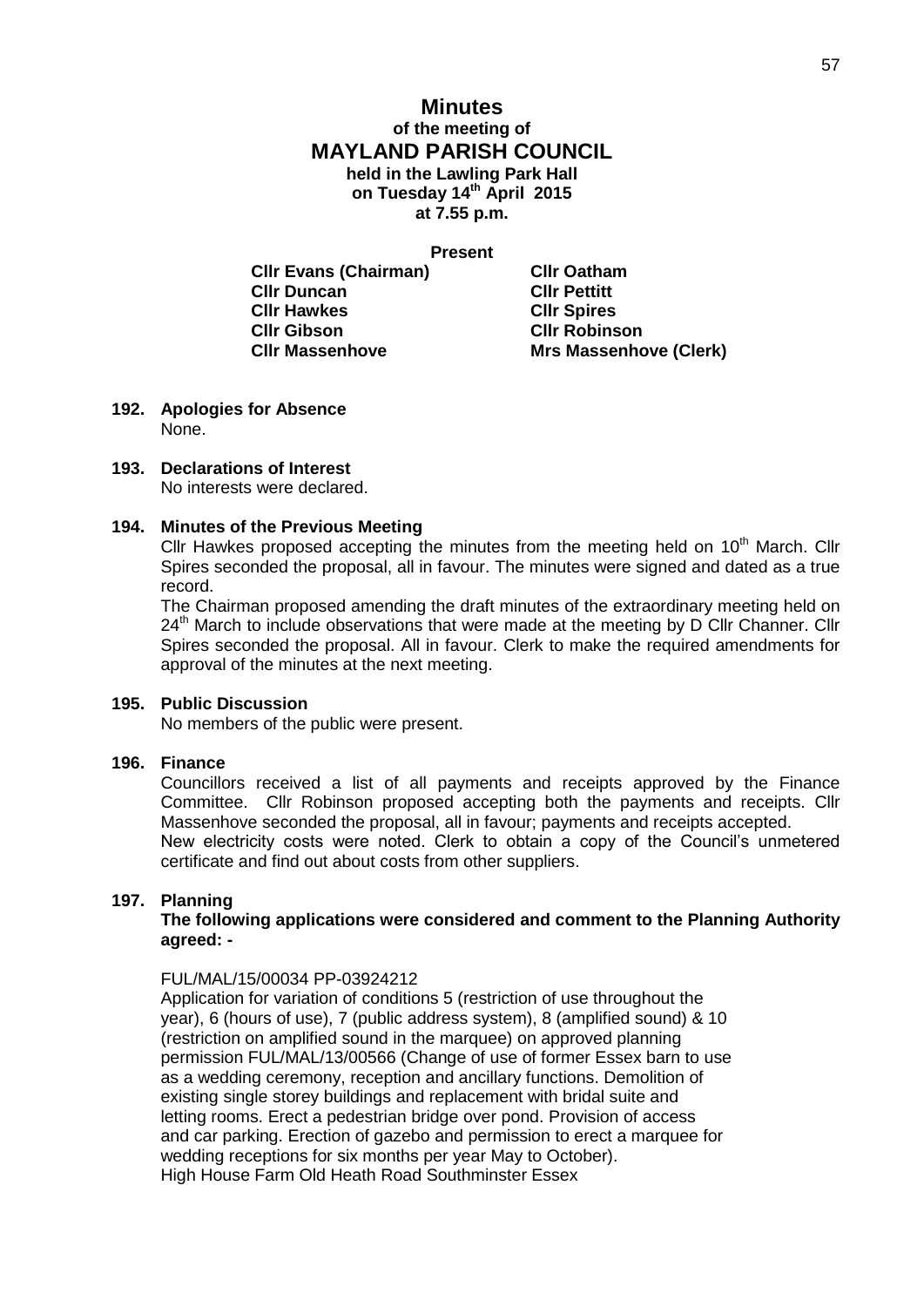7 support; 1 object; 1 abstain. Therefore the recommendation to MDC is to grant planning permission. However, Mayland Parish Council is concerned to ensure Environmental Health regulated noise levels and suitable parking arrangements.

## **Claim for Lawful Development Certificate: -**

### LDP/MAL/15/00180

Claim for Lawful Development Certificate: Proposed extension to rear. Garage conversion with access via inside house to study, additional door access to remaining garage, roller door to outside.

46 Bramley Way Mayland Essex CM3 6ER

Cllr Robinson proposed recommending that planning permission should be sought due to the unclear plans and potential loss of the garage. Cllr Pettitt seconded the proposal. 5 in favour; 4 object. The recommendation to MDC is that planning permission should be sought.

### **The following decisions made by the local Planning Authority were noted: -**

FUL/MAL/14/0126 Extension to industrial building Mayland Hall Mayland Hill Mayland Essex APPROVE

#### WTPO/MAL/14/01276

TPO 08/91 Area 1 - Area marked by pink boundary on plan - Remove Blackthorn, Hawthorn and area of diseased/dead Elm. Retain 1-2m wide rooting area of boundary vegetation. Clear a 3m x 4m area for new access gate. T1 Blackthorn - Remove. T2 Hawthorn - Remove.

Land South West Of Nipsells Chase Mayland Essex APPROVE

### HOUSE/MAL/15/00060

Replacement of the single storey side building on the south side of the house, containing entrance hall, WC and garage, with a two-storey side extension; re-cladding exterior of existing house and replacement of windows and doors, erection of separate single storey garage with new driveway and new access from Mill Road. Mayflower Nursery House Mill Road Mayland Essex APPROVE

### **It was noted that the following application has been withdrawn by the applicant: -**

HOUSE/MAL/15/00056 First floor conversion including raising height of existing roof and removal of existing dormers Crusoes 19 Princes Avenue Mayland Chelmsford

## **198. Clerk's Report**

The Clerk's update on matters from previous meetings was noted.

### **199. Standing Orders**

The Council's standing orders were reviewed and amendments suggested. Clerk to email draft amended Standing Orders to all Councillors for approval at the May meeting.

**200. Lawling Park Committee** *including Bakersfield, Lawling Playing Field & Dog Walk Area* Each Councillor has received a copy of the minutes from the March LPC meeting. It was noted that work is in progress on the CCTV enhancements and on the rabbit wire fencing around the recently planted trees.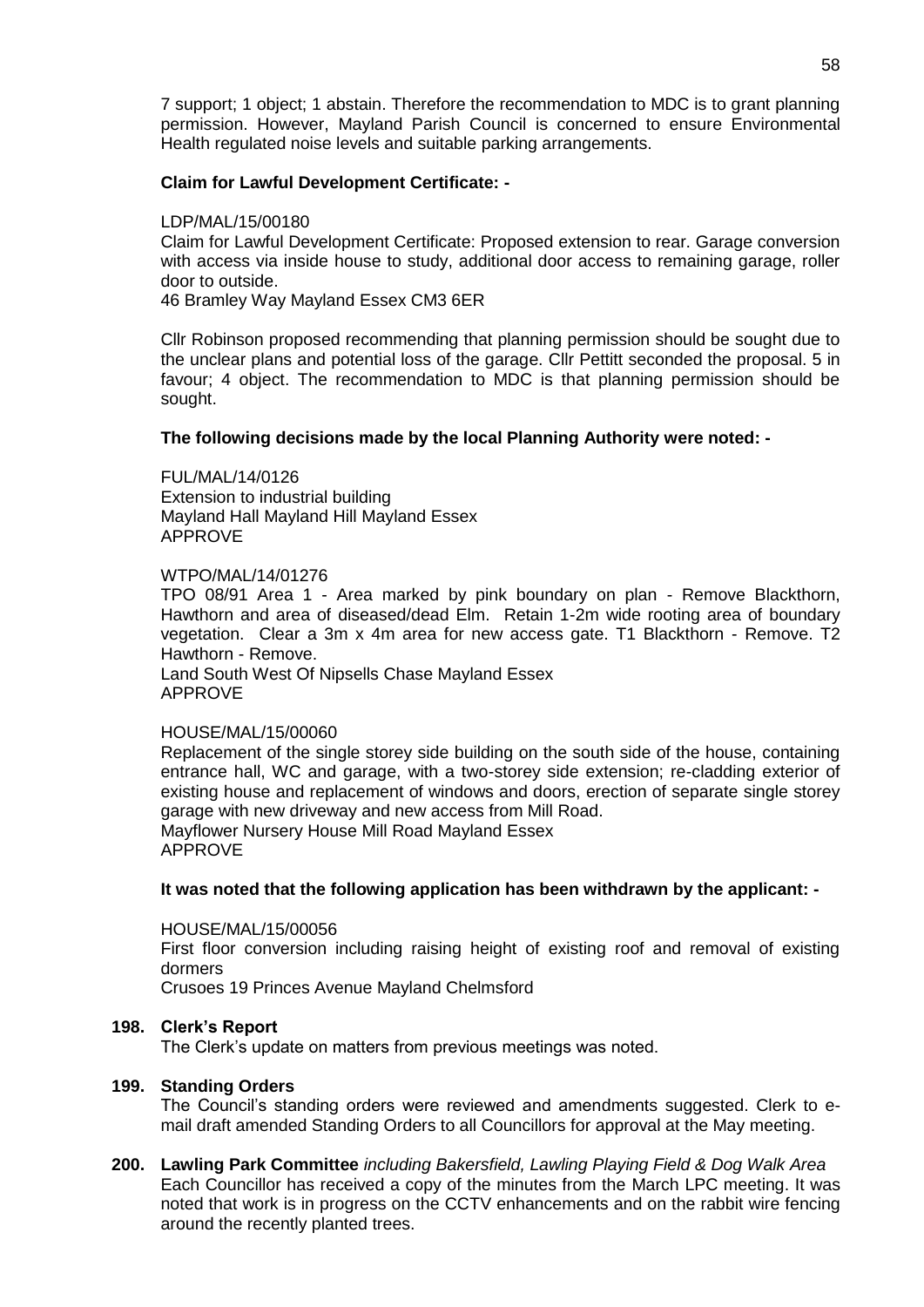#### **201. Neighbourhood Plan Committee**

Each Councillor has received a copy of the record of the inquorate March NP meeting. Cllr Spires reported on a successful meeting with the University of East London together with Latchingdon and Tollesbury Parish Councils. The University has put forward a proposal for engaging the school, which Mr Rudman has agreed to. This will involve a colouring competition and prize presentation in co-operation with the Neighbourhoods Made project.

### **202. Flooding**

Cllrs Spires reported on the recent site visit by an ECC Watercourse Regulation Engineer who viewed areas put forward by the Parish Council as priorities for flood management. A report is expected from the engineer in due course. He has visited other parish councils within the Dengie area and is looking to inform riparian owners of their obligations as part of flood management.

#### **203. Broadband**

Cllr Spires reported on the Superfast Essex event he attended recently. Superfast (fibre technology) broadband is due in Mayland in 2016. It was noted that service providers will not necessarily inform users that a faster option is available, but posters will be put on the green street cabinets. The final connection to each house is likely to be via the existing copper wire.

#### **204. Dengie Hundred Group of Parish Councils**

It was noted that Cllr Spires has e-mailed a copy of his report from the DHGPC meeting held on 18<sup>th</sup> March to all Councillors.

#### **205. Highways**

An update on the Highways Schemes requests submitted to Highways (in October 2014) was requested.

#### *D Cllr Mrs Penny Channer joined the meeting at 9.20 p.m.*

Clerk to write to Highways to request an update on the Scheme requests, with copies to be sent to District Councillors Penny Channer and Bob Boyce.

The state of the Mayland 'gateway' sign was discussed. Clerk to write to Highways to ask them to remove the sign and copies to be sent to District Councillors Penny Channer and Bob Boyce.

It was noted that MDC has agreed its contribution towards the cost of verge cutting for 2014-15.

#### **206. Parks & Open Spaces** *including George Everitt Memorial Park, Cardnell Brothers Memorial Park Field & Mayland Nature Reserve*

It was questioned whether recent damage to the zip line wire may have been due to vandalism. Clerk to check date of damage and inform Cllr Oatham so that he may check CCTV coverage.

### **207. Village Environment** *including Lighting, Vandalism, Sea Wall, Transport*

The Clerk reported that the street lighting annual maintenance visit has taken place and that that the lighting contractor has been approached regarding harmonising the two lighting contracts to end at the end of the financial year 2015-16.

#### **208. Footpaths**

It was noted that the gate across the Nipsells Chase restricted byway is still in place, but that this is being dealt with through the correct channels.